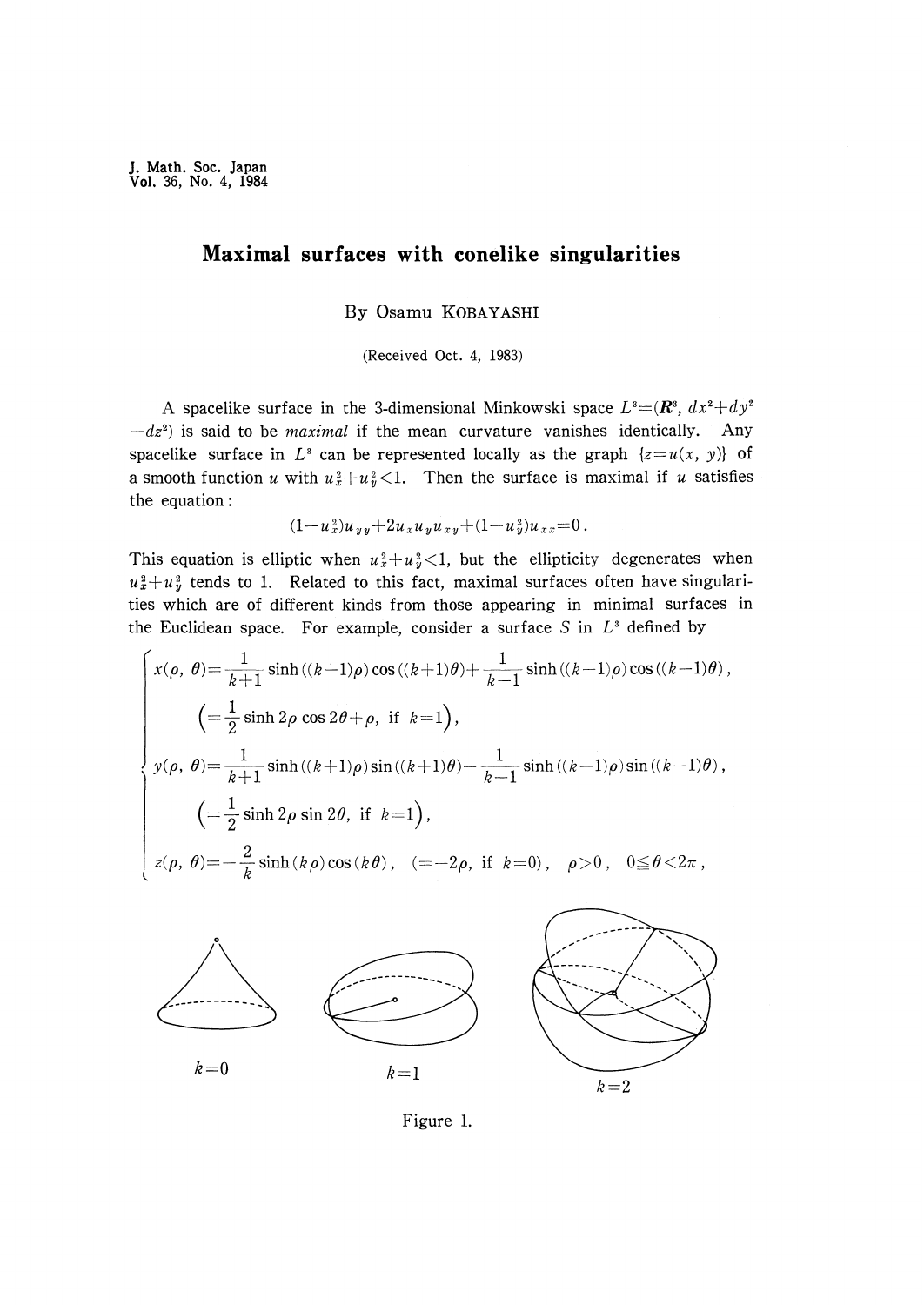#### 610 0. KOBAYASHI

where  $k$  is a nonnegative integer. Then  $S$  is a maximal surface, and the origin  $(x, y, z)=(0, 0, 0)$ , which corresponds to the limit  $\rho \rightarrow 0$ , is an isolated singularity. It may be clear that this type of singularities never appear in minimal surfaces. Among such singularities of maximal surfaces, we shall consider in this paper especially those singularities that are similar to the above example for  $k=0$ , which will be called *conelike singularities*.

DEFINITION. Let S be a maximal surface in  $L^3$ , and  $p=(x_0, y_0, z_0)$  be a point of the closure of S in  $L^3$ . Then p is called a *conelike singularity* of S if the following conditions are satisfied :

(i) In a neighbourhood of  $p$ , S is the graph of a smooth function u defined on  $U\setminus(x_0, y_0)$ , where U is a neighbourhood of  $(x_0, y_0)$  in the  $(x, y)$ -plane;

(ii) On  $U\setminus(x_0, y_0)$ ,  $u < z_0$  (or  $u > z_0$ ). By setting  $u(x_0, y_0)=z_0$ , u is continuous on  $U$ ;

(iii)  $\lim_{(x,y)\to(x_0,y_0)}(u_x^2+u_y^2)=1.$ 

It is known that every *complete* maximal surface in  $L^3$  is a plane, which is a great difference from minimal surfaces; there are numerous examples of complete minimal surfaces in the Euclidean 3-space. So, we want to modify the notion of completeness as follows : Let S be a maximal surface in  $L^3$ , and  $\{p_k\}$ be the set of all conelike singularities of S. At each  $p_k$ , we round out S as shown below.



Figure 2.

Then we obtain a spacelike surface S'. The maximal surface  $S$  will be said to be *complete* if S' is complete in the usual sense (cf. the proof of Lemma 2.6).

The purpose of this paper is to show the following :

**THEOREM.** Let S be a complete maximal surface in  $L^s$  with at least one conelike singularity. Suppose that the Gauss map of  $S$  is  $1:1$ . Then  $S$  is congruent to the surface defined by  $\sqrt{x^2+y^2+}$  asinh(z/a)=0, where a is a nonzero real constant.

 REMARK. Without the assumption on the Gauss map, the result is not true. An example will be given in § 1.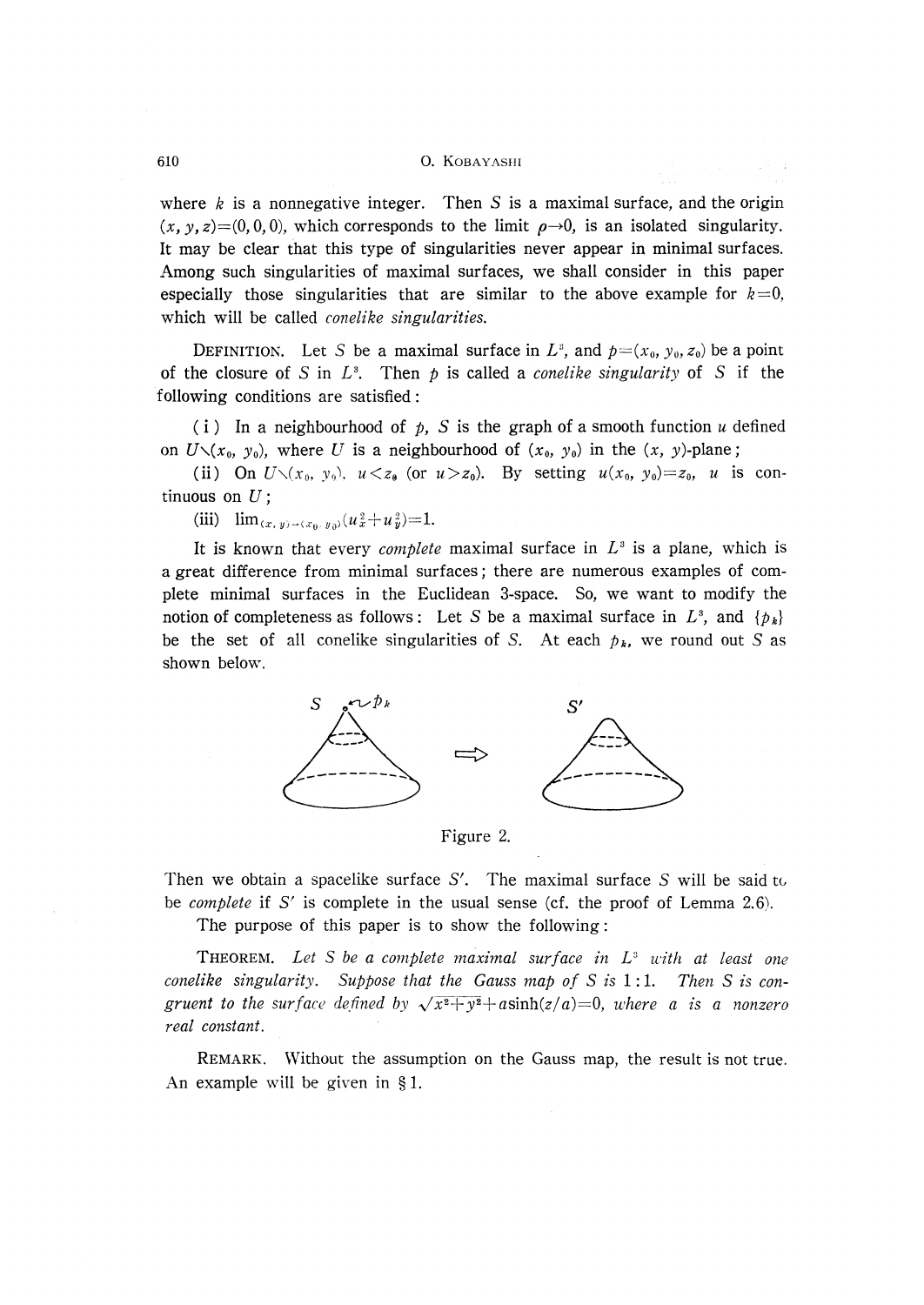#### Maximal surfaces 611

# § 1. Preliminaries.

Let H be a spacelike surface in  $L^3$  defined by  $x^2 + y^2 - z^2 = -1$ ,  $z < 0$ . Naturally,  $H$  is considered as the target space of the Gauss map for spacelike surfaces in L<sup>3</sup>. H is conformal to the unit disk  $\Delta = {\zeta \in C \, | \, |\zeta| \leq 1}$  in the complex plane. Indeed, the following gives a conformal isomorphism between them :

 2Re~ 2Im~ \_ 12 ICI ICI 2 1- ICI

Hereafter, through this identification, we regard  $\Delta$  as the target space of the Gauss map.

**PROPOSITION 1.1** ([2]). Let S be a maximal surface in  $L^s$  and  $D$  ( $\subset \Delta$ ) the image of the Gauss map of S. Assume that the Gauss map is  $1:1$ . Then there exists a holomorphic function  $f$  defined on  $D$  with no zeros in  $D$  such that  $S$  is represented as

$$
(1.2) \qquad \phi(\zeta) = \text{Re}\left[ \left( \frac{1}{2} f(\zeta)(1+\zeta^2), \frac{\sqrt{-1}}{2} f(\zeta)(1-\zeta^2), -f(\zeta)\zeta \right) d\zeta \right], \qquad \zeta \in D.
$$

(To simplify notation, we denote  $\int^{\zeta} F(\omega) d\omega$  simply by  $\int F(\zeta) d\zeta$ .) Moreover the Gauss map is then the inverse of  $\phi : D \rightarrow S$ .

REMARK. A surface given by  $(1.2)$  for a holomorphic function f is always a maximal surface, but the expression (1.2) sometimes represents a maximal surface whose Gauss map is not injective. For example,  $f(\zeta)=1/(2\zeta^2-1)$  ( $\zeta^2-1$ ) on  $D=4\sqrt{\pm 1/\sqrt{2}}$  is the case (see Figure 3).



Figure 3.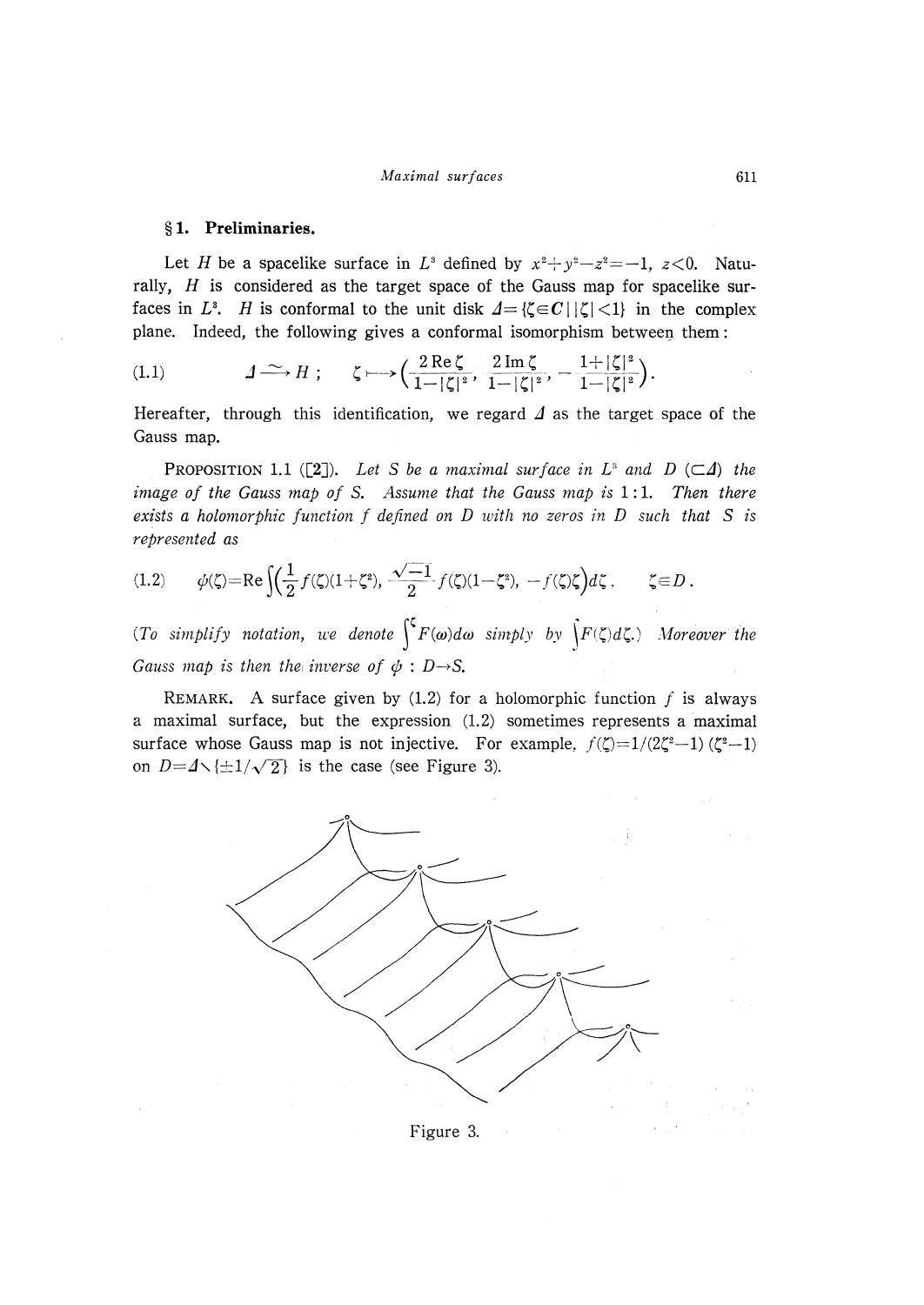#### 612 0. KOBAYASHI

Next, we consider how the formula  $(1.2)$  changes by a transformation of  $L^3$ . Let  $\Phi : L^3 \to L^3$  be an isometry of  $L^3$  with  $\Phi(0)=0$ . Such  $\Phi'$ 's form a group denoted by  $O(2, 1)$ .  $O(2, 1)$  is a Lie group with four connected components. Let  $O_0(2, 1)$  be the identity component of  $O(2, 1)$ . Then,  $\Phi \in O_0(2, 1)$  if and only if  $\Phi$  is orientation preserving and  $\Phi(H)=H$ . Thus, using the identification (1.1),  $\Phi \in O_0(2, 1)$  induces a linear fractional transformation  $\Phi_A$  of  $\Delta$ :

$$
\Phi_{\Lambda}(\zeta) = \varepsilon \frac{\zeta - \omega}{1 - \bar{\omega}\zeta}
$$

for some  $\varepsilon$  and  $\omega$  with  $|\varepsilon| = 1$  and  $|\omega| < 1$ . Conversely, given a linear transformation  $\Phi_{\perp}$  defined by (1.3), we get the isometry  $\Phi$  of  $L^3$  by

(1.4) 
$$
\boldsymbol{\Phi} = \begin{pmatrix} \cos(\alpha + \theta) & -\sin(\alpha + \theta) & 0 \\ \sin(\alpha + \theta) & \cos(\alpha + \theta) & 0 \\ 0 & 0 & 1 \end{pmatrix} \begin{pmatrix} \cosh \rho & 0 & \sinh \rho \\ 0 & 1 & 0 \\ \sinh \rho & 0 & \cosh \rho \end{pmatrix} \begin{pmatrix} \cos \alpha & \sin \alpha & 0 \\ -\sin \alpha & \cos \alpha & 0 \\ 0 & 0 & 1 \end{pmatrix},
$$

where  $\alpha = \arg \epsilon$ ,  $\theta = \arg \omega$  and  $\rho = \log (1 - |\omega|) - \log (1 + |\omega|)$ 

PROPOSITION 1.2. Let S be a maximal surface given by (1.2), and  $\Phi \in O_0(2, 1)$ . Then, the maximal surface  $\Phi(S)$  is represented as

$$
(1.5) \qquad \tilde{\phi}(\tilde{\zeta}) = \text{Re}\left[ \left( \frac{1}{2} \tilde{f}(\tilde{\zeta})(1+\tilde{\zeta}^2), \frac{\sqrt{-1}}{2} \tilde{f}(\tilde{\zeta})(1-\tilde{\zeta}^2), -\tilde{f}(\tilde{\zeta})\tilde{\zeta} \right) d\tilde{\zeta} , \qquad \tilde{\zeta} \in \tilde{D} ,\right]
$$

where  $\widetilde{D} = \Phi_A(D)$ , and

(1.6) 
$$
\widetilde{f}(\widetilde{\zeta}) = \frac{\varepsilon^2 (1 - |\omega|^2)^2}{(\varepsilon + \overline{\omega}\widetilde{\zeta})^4} f\left(\frac{\varepsilon \omega + \widetilde{\zeta}}{\varepsilon + \overline{\omega}\widetilde{\zeta}}\right).
$$

**PROOF.** Define a surface  $\tilde{S}$  in  $L^3$  by

$$
(1.7) \qquad \tilde{\phi}(\zeta) = \text{Re}\left\{ \left( \frac{1}{2} \frac{d\zeta}{d\zeta} f(\zeta)(1+\zeta^2), \frac{\sqrt{-1}}{2} \frac{d\zeta}{d\zeta} f(\zeta)(1-\zeta^2), \ -\frac{d\zeta}{d\zeta} f(\zeta)\zeta \right) d\zeta \right\}, \quad \zeta \in D \ ,
$$

where  $\zeta = \Phi_{\mu}(\zeta) = \varepsilon \frac{1}{1 - \overline{\omega} \zeta}$ . Then, if  $\tilde{g}$  and  $\tilde{h}$  denote the first and second fundamental forms of  $\tilde{S}$  respectively, a direct calculation yields that

$$
\tilde{g} = \frac{1}{4} \left| \frac{d\zeta}{d\tilde{\zeta}} f \right|^2 |1 - |\zeta|^2|^2 |d\zeta|^2 = \frac{1}{4} |f|^2 |1 - |\zeta|^2|^2 = g
$$

and

$$
\widetilde{h} = \text{Re}\Big(\Big(\frac{d\zeta}{d\zeta}\Big) \cdot \Big(f\frac{d\zeta}{d\zeta}\Big) d\zeta^2\Big) = \text{Re}\,(f d\zeta^2) = h,
$$

where  $g$  and  $h$  are the first and second fundamental forms of  $S$  respectively. Hence, by the fundamental theorem of surfaces, S and  $\tilde{S}$  are congruent. Using the variable  $\xi$ , (1.7) is written as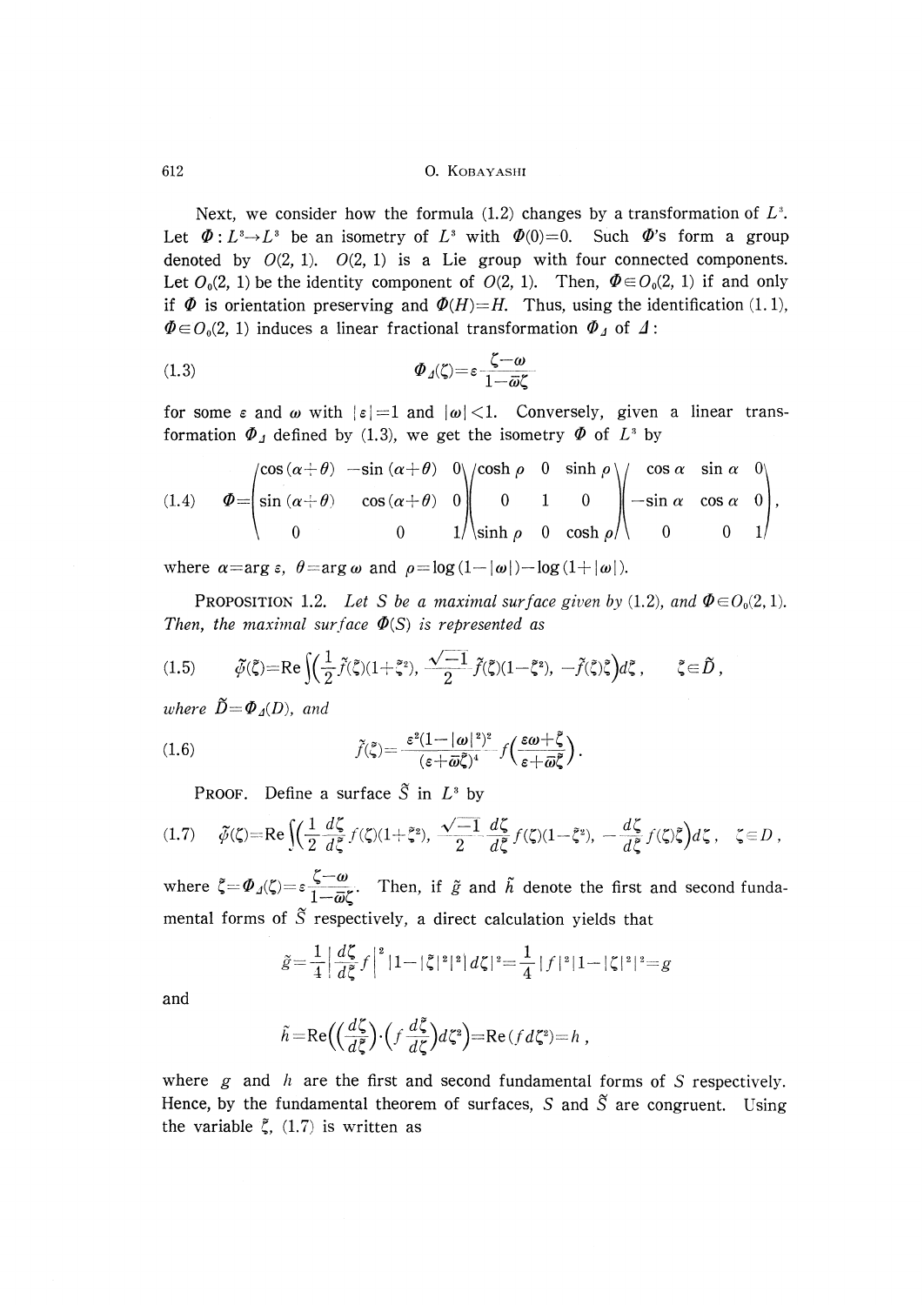Maximal surfaces 613

$$
(1.8) \qquad \tilde{\phi}(\tilde{\zeta}) = \text{Re}\int \left(\frac{1}{2} \left(\frac{d\zeta}{d\tilde{\zeta}}\right)^2 f(\zeta)(1+\tilde{\zeta}^2), \frac{\sqrt{-1}}{2} \left(\frac{d\zeta}{d\tilde{\zeta}}\right)^2 f(\zeta)(1-\tilde{\zeta}^2), \ -\left(\frac{d\zeta}{d\tilde{\zeta}}\right)^2 f(\zeta)\tilde{\zeta}\right) d\tilde{\zeta} \; ,
$$
  

$$
\tilde{\zeta} \in \tilde{D} \; .
$$

From this expression, we can regard  $\zeta$  as the Gauss map of  $\tilde{S}$ . Since  $\zeta = \Phi_d(\zeta)$ . we see easily that  $\tilde{S}={\varPhi}(S)$ . Now the assertion follows immediately.

### § 2. Proof of Theorem.

 Let S be a maximal surface satisfying the assumption of Theorem, and  $p=(x_0, y_0, z_0)$  a conelike singularity of S. By the definition of the conelike singularity, we have a continuous function  $u(x, y)$  defined on a neighbourhood U of  $(x_0, y_0)$  such that

- (a) around p, S is the graph of  $u | U \setminus (x_0, y_0)$ ;
- (b)  $u(x_0, y_0)=z_0$  and  $u(x, y) \le z_0$  for  $(x, y) \in U \setminus (x_0, y_0)$ ;
- (c)  $\lim_{(x,y)\to(x_0,y_0)}(u_x^2+u_y^2)=1.$

From (a), the normal vector of  $S$  is given by

$$
-\frac{1}{\sqrt{1-u_x^2-u_y^2}}(u_x, u_y, 1).
$$

Hence by (1, 1),  $\zeta$ : S $\rightarrow$  4 denoting the Gauss map, we get

(2.1) 
$$
|\zeta|^2 = \frac{1 - \sqrt{1 - u_x^2 - u_y^2}}{1 + \sqrt{1 - u_x^2 - u_y^2}}.
$$

LEMMA 2.1. The image  $D (\subset \Delta)$  of the Gauss map of S contains  $\{\zeta \in \Delta \mid |\zeta| > \delta\}$ for some  $\delta$  < 1.

**PROOF.** Take a small  $r_0>0$  such that  $\{(x-x_0)^2+(y-y_0)^2\leq r_0^2\}\subset U$ . For  $r\leq r_0$ , set  $C_r = \{(x, y, u(x, y)) | (x-x_0)^2 + (y-y_0)^2 = r^2 \}$  and  $A_r = \{(x, y, u(x, y)) | 0 < (x-x_0)^2$  $+(y-y_0)^2 < r^2$ . Both  $C_r$  and  $A_r$  are contained in S. Let  $\widetilde{C}_r (\subset \mathcal{A})$  be the Gaussian image of  $C_r$ . Since the Gauss map of S is 1:1,  $\tilde{C}_r$  is a simple closed curve in  $\Delta$ .  $\tilde{A}_{r_0}$  denotes the outer part of  $\tilde{C}_{r_0}$  in  $\Delta$ . By (c) and (2.1), it is obvious that the Gaussian image of  $A_{r_0}$  is contained in  $\widetilde{A}_{r_0}$ . Suppose that there is a point  $\zeta_0 \in \tilde{A}_{r_0}$  which is not in the Gaussian image of  $A_{r_0}$ . Then,  $\zeta_0$  lies in the outer part of  $\tilde{C}_{r_0}$ , and hence  $\zeta_0$  must lie in the outer part of  $\tilde{C}_r$  for any r with  $0 < r \le r_0$ . But, from (c) and (2.1), we have  $\widetilde{C}_s \subset {\vert \zeta \vert > \vert \zeta_0 \vert}$  for sufficiently small  $\varepsilon > 0$ . This is a contradiction, and thus  $\tilde{A}_{r_0}$  coincides with the Gaussian image of  $A_{r_0}$ , which shows the assertion.

By Proposition 1.1, there is a holomorphic function  $f$  defined on  $D$  which has no zeros in D, and S is given by  $(1.2)$  using f. By the above argument, we see

(2.2) lim,~,~1~b(~)=p .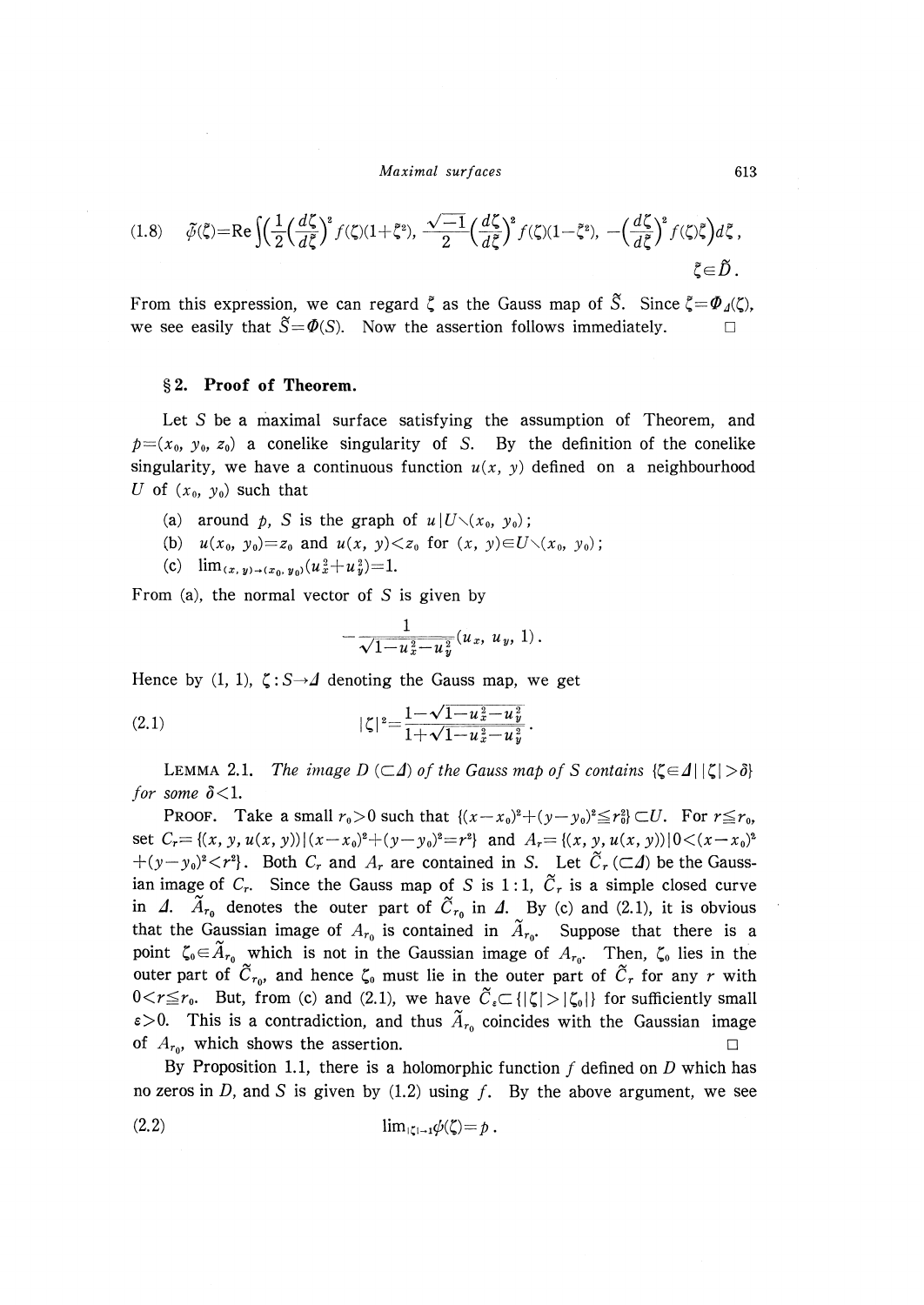So, we need to observe the behavior of f near  $\partial \Delta = \{ |\zeta| = 1 \}$ .

LEMMA 2.2. f has a holomorphic extension to a neighbourhood of  $\partial\Delta$  in C, and then  $f(\zeta)\zeta^2$  is real on  $\partial\varDelta$ . Moreover, f has no zeros on  $\partial\varDelta$ .

PROOF. From  $(1.2)$  and  $(2.2)$ , we have

(2.3) 
$$
\lim_{|z| \to 1} \left( \operatorname{Re} \int f(\zeta) \zeta d\zeta \right) = -z_0.
$$

Hence, by the reflection principle,  $\text{Re} \int f(\zeta) \zeta d\zeta$  has a harmonic extension to a neighbourhood of  $\partial \Lambda$ . Therefore, f also has a holomorphic extension. Put  $\zeta=e^{\rho+i\theta}$ , where  $\rho$  and  $\theta$  are real parameters, and we have

$$
\operatorname{Re}\int f(\zeta)\zeta d\zeta = \operatorname{Re}\int f(\zeta)\zeta^2 d(\log \zeta)
$$

$$
= \int (\operatorname{Re}\int f(\zeta)\zeta^2)d\rho - \int (\operatorname{Im}\int f(\zeta)\zeta^2)d\theta.
$$

This, together with (2.3), shows that  $\text{Im } f(\zeta)\zeta^2=0$  for  $\zeta \in \partial \Delta$ . That is,  $f(\zeta)\zeta^2$  is real on  $\partial \Delta$ . By the property (b) of conelike singularity, Re $(f(\zeta)\zeta d\zeta) > -z_0$  for any  $\zeta \in D$  with  $|\zeta| = 1$ . Hence,  $f(\zeta) \zeta$ , the derivative of  $\int f(\zeta) \zeta d\zeta$ , cannot vanish at each  $\zeta \in \partial \Delta$ . Therefore, f has no zeros on  $\partial \Delta$ .

By the above lemma, it is easy to see that in a neighbourhood of  $\partial \Delta$ ,  $\zeta^2 f(\zeta)$ can be expanded as

(2.4) 
$$
\zeta^2 f(\zeta) = \cdots + a \zeta^{-1} + b + \bar{a} \zeta + \cdots,
$$

where  $b$  is a nonzero real.

LEMMA 2.3. In  $(2.4)$ ,  $b^2 > |a|^2$ . PROOF. First, recall the formulas :

$$
a = \frac{1}{2\pi i} \int_{|\zeta|=1} \zeta^2 f(\zeta) d\zeta \quad \text{and} \quad b = \frac{1}{2\pi i} \int_{|\zeta|=1} \zeta f(\zeta) d\zeta.
$$

By Lemma 2.2,  $\zeta^2 f(\zeta)$  is real on  $\partial \Delta$ , and may be assumed to be positive on  $\partial \Delta$ . Hence, putting  $F(\theta) = (e^{2i\theta} f(e^{i\theta})/2\pi)^{1/2}$ , we have

$$
a=\int_0^{2\pi} e^{i\theta} F(\theta)^2 d\theta \quad \text{and} \quad b=\int_0^{2\pi} F(\theta)^2 d\theta.
$$

Therefore, by the Schwarz inequality,

$$
|a|^2 = \left| \int_0^{2\pi} (e^{i\theta} F(\theta)) F(\theta) d\theta \right|^2 \leq \int_0^{2\pi} |e^{i\theta} F(\theta)|^2 d\theta \cdot \int_0^{2\pi} F(\theta)^2 d\theta
$$

$$
= \left( \int_0^{2\pi} F(\theta)^2 d\theta \right)^2 = b^2.
$$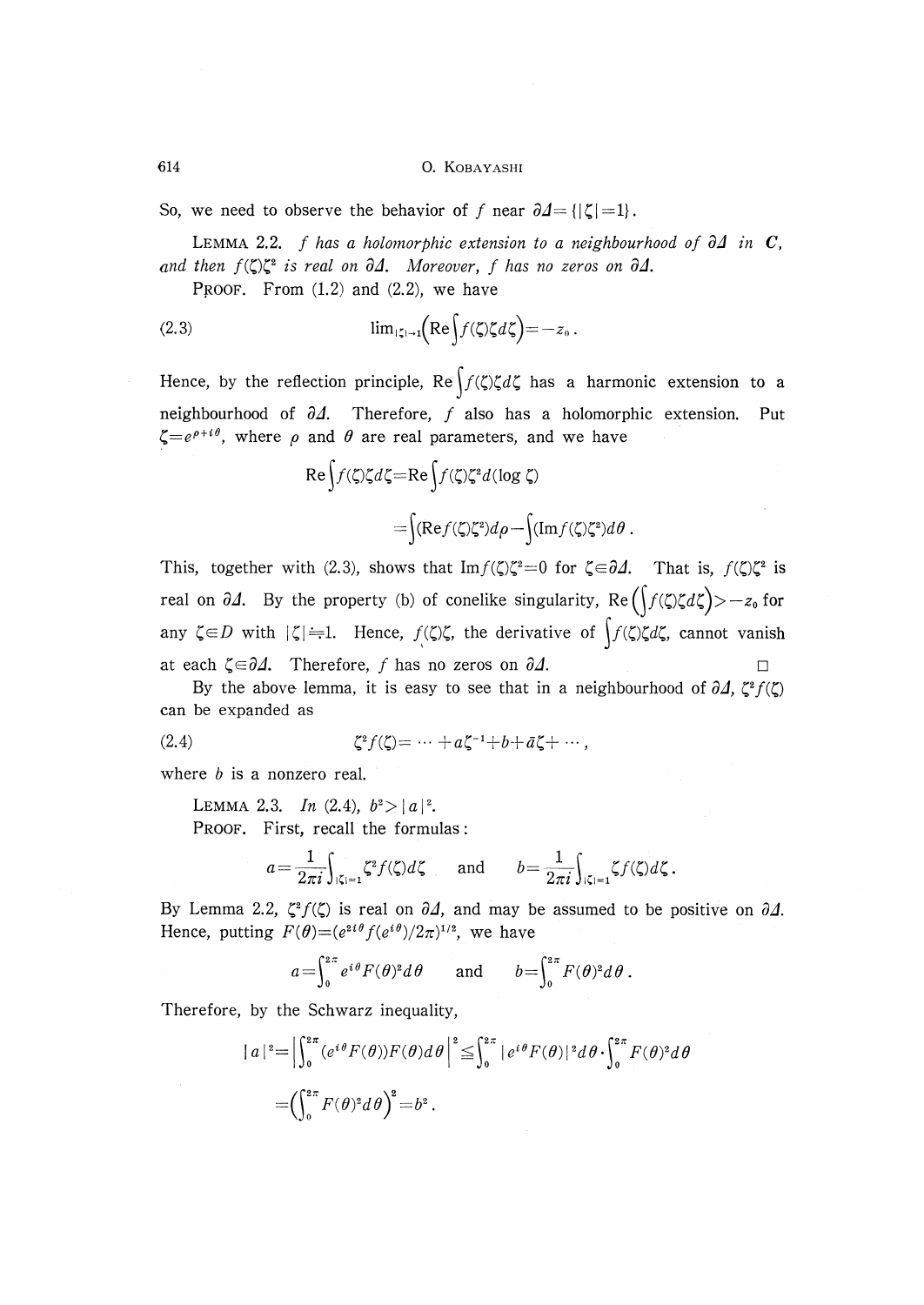Since  $F(\theta)$  is real valued and positive, the strict inequality holds.

Next, we make use of an isometry of  $L^3$  to simplify the function f. Remark that Lemmas 2.1, 2.2 and hence 2.3 are valid for  $\tilde{D}$ ,  $\tilde{f}$  in Proposition 1.2.

LEMMA 2.4. There is a  $\Phi \in O_0(2, 1)$  such that  $\int_{\tilde{c} = 1} \tilde{f}(\xi) d\xi = 0$ , where  $\tilde{f}$  is the function defined by (1.6).

**PROOF.** If  $a=0$  in (2.4), then obviously  $\int_{|z|=1} f d\zeta = 0$ , hence  $\Phi =$ identity is the desired isometry. So we assume  $a \neq 0$ . Consider a quadratic equation  $\lambda^2 - 2b\lambda$  $+ |a|^2 = 0$ . By Lemma 2.3, the discriminant  $b^2 - |a|^2$  is positive. Hence, we have two distinct real roots  $\lambda_+$  and  $\lambda_-$ . Since  $\lambda_+ \cdot \lambda_- = |a|^2$  and  $\lambda_+ \neq \lambda_-$ ,  $\lambda_+$  or  $\lambda_-$ , say  $\lambda$ , satisfies the inequality  $|\lambda| < |a|$ . We put  $\omega = \lambda / \bar{a}$ . Namely,  $\omega$  satisfies

$$
(2.5) \t\t a\overline{\omega}^2 - 2b\overline{\omega} + \overline{a} = 0
$$

and

$$
(2.6) \t\t |\omega|<1.
$$

It follows from  $(2.4)$  that the left hand side of  $(2.5)$  is exactly the coefficients of  $\zeta^{-1}$  in the Laurent expansion of  $(1-\bar{\omega}\zeta)^2 f(\zeta)$ . Therefore

$$
(2.7) \qquad \qquad \int_{|\zeta|=1} (1-\overline{\omega}\zeta)^2 f(\zeta) d\zeta = 0 \ .
$$

Now, let  $\Phi_{\Lambda}(\zeta)=(\zeta-\omega)/(1-\bar{\omega}\zeta)$ , and  $\Phi$  be as defined by (1.4). Then, from (1.6), we have

(2.8) 
$$
\tilde{f}(\tilde{\zeta}) = \left(\frac{d\zeta}{d\tilde{\zeta}}\right)^2 f(\zeta) = \frac{d\zeta}{d\tilde{\zeta}} \frac{(1-\overline{\omega}\zeta)^2}{1-|\omega|^2} f(\zeta),
$$

where  $\zeta = \Phi_d(\zeta)$ . Hence by (2.7) and (2.8), we get

$$
\int_{\{\xi\}=1} \widetilde{f}(\xi) d\xi = \int_{\{\zeta\}=1} \frac{(1-\overline{\omega}\zeta)^2}{1-|\omega|^2} f(\zeta) d\zeta
$$
\n
$$
= \frac{1}{1-|\omega|^2} \int_{\{\zeta\}=1} (1-\overline{\omega}\zeta)^2 f(\zeta) d\zeta = 0.
$$

 By the above lemma and Proposition 1.2, we may assume without loss of generality that

$$
\int_{|\zeta|=1} f(\zeta) d\zeta = 0.
$$

 From (2.2), S has only one conelike singularity. Hence, by the completeness of  $S$ , it is easy to see that  $S$  must be represented globally as the graph of a iunction  $u(x, y)$  defined on  $\mathbb{R}^2 \setminus (x_0, y_0)$ . That is, S is homeomorphic to  $S^1 \times \mathbb{R}$ , hence, so is  $D$ . Thus,  $(2.9)$  implies that the following is a well-defined holomor-

 $\Box$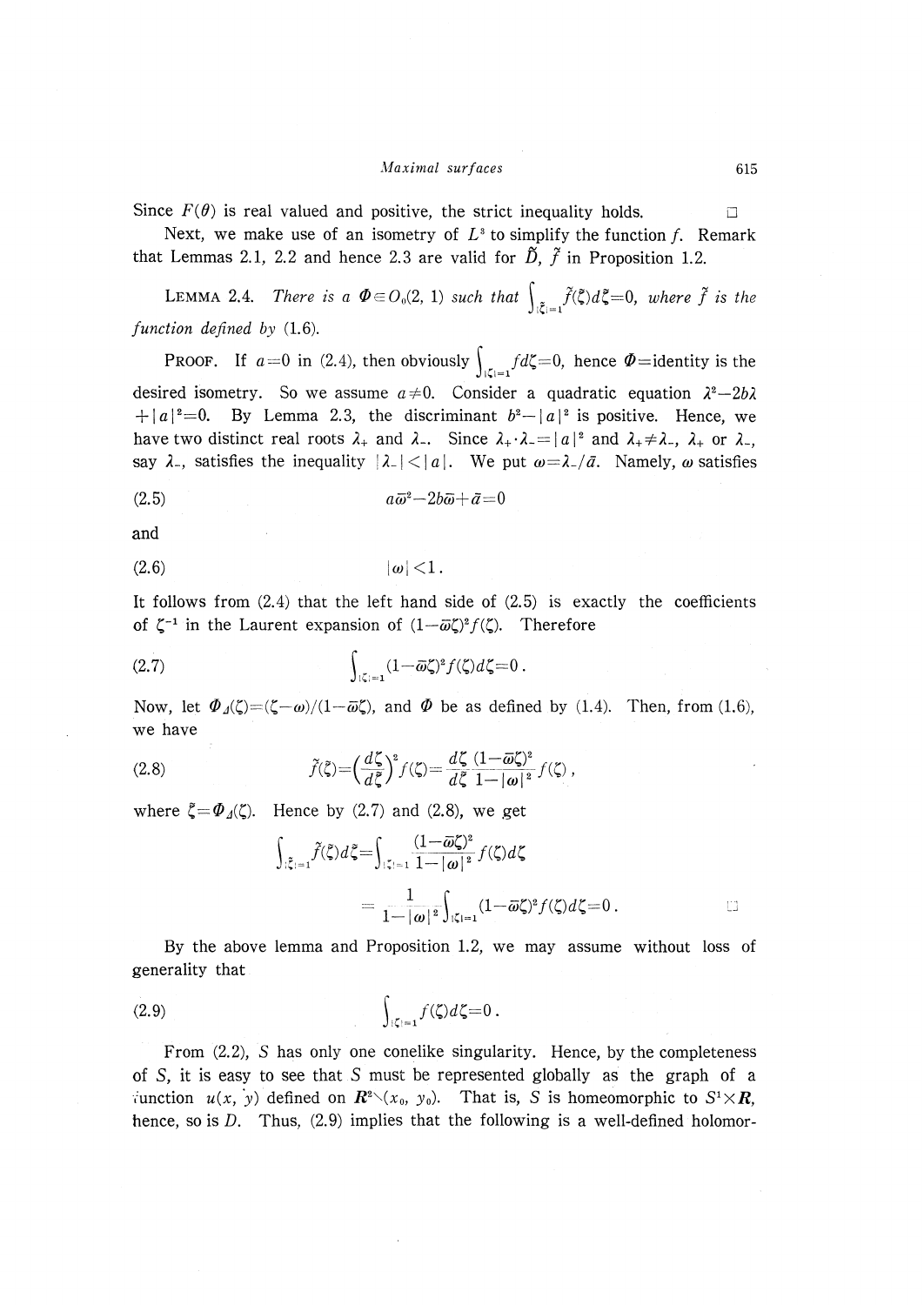616 0. KOBAYASHI

phic function on  $D \cup \partial \Delta$ :

(2.10) 
$$
F: D \cup \partial \Delta \longrightarrow C; \quad \zeta \longmapsto \int_{1}^{\zeta} f(\omega) d\omega.
$$

LEMMA 2.5. The image  $\gamma$  of  $\partial\Delta$  by F is a regular simple closed curve in C. PROOF. Put  $\gamma(\theta) = F(e^{i\theta})$ , and we have  $\frac{d}{d\theta} \gamma(\theta) = i f(e^{i\theta}) e^{i\theta}$ . By Lemma 2.2,  $f(e^{i\theta})e^{2i\theta}$  is real, hence, the Frenet frame of  $\gamma$  is given by  $e_1(\theta)=ie^{-i\theta}$ ,  $e_2(\theta)=-e^{-i\theta}$ . Then the curvature  $\kappa$  of  $\gamma$  is easily computed and  $\kappa(\theta)=$  $-1/|f(e^{i\theta})|$  < 0. On the other hand, the rotation index of  $\gamma$  is  $(1/2\pi)\int_{0}^{2\pi} \kappa(\theta)$  $\left| \frac{d}{d\theta} \gamma(\theta) \right| d\theta = -1$ . Therefore,  $\gamma$  is a regular simple closed curve.

LEMMA 2.6. Let  $c : [0, 1] \rightarrow C$  be a smooth curve such that  $c(0) \in \gamma$  and  $c(t)$ lies in the outer region of  $\gamma$  in C for t > 0. Then, along c, the inverse function of  $F$  can be defined.

PROOF. From the proof of Lemma 2.5,  $F$  is invertible in a neighbourhood of  $\partial \mathcal{A}$ , and an inward normal vector of  $\partial \mathcal{A}$  is carried to an outward normal vector of  $\gamma$  by dF. Hence, for a sufficiently small  $t>0$ ,  $F^{-1}$  can be defined along  $c | [0, t)$ . If  $F^{-1}$  is defined on  $c | [0, t_0]$ , then  $\zeta_0 = F^{-1}(c(t_0)) \in D$  and  $f(\zeta_0) \neq 0$ . Therefore, by the inverse function theorem,  $F^{-1}$  can be extended to  $c \mid [0, t_0 + \varepsilon)$ for a sufficiently small  $\varepsilon > 0$ . Hence,  $T = \{t \in [0, 1] \mid F^{-1} \text{ can be defined along} \}$  $c | [0, t]$  is a nonempty open set in [0, 1].

Next, suppose that  $F^{-1}$  is defined on  $c \mid [0, t_1]$ . From (1.2), the first fundamental form of S is  $\frac{1}{4}|f|^2|1-|\zeta|^2|d\zeta|^2$ . That is, S is isometric to  $\left(D,\frac{1}{4}|f|^2\right)$  $|1-|\zeta|^2|^2|d\zeta|^2$ . Let d be the distance function defined by the Riemannian metric. Then, for  $s_1$ ,  $s_2 \in [0, t_1)$ ,

$$
d(\zeta_1, \zeta_2) \leqq \int_{\zeta_1}^{\zeta_2} \frac{1}{2} |f| |1 - |\zeta|^2| |d\zeta|
$$
  

$$
\leqq \frac{1}{2} \int_{\zeta_1}^{\zeta_2} |f d\zeta| = \frac{1}{2} L(c | \zeta_1, s_2 |),
$$

where  $\zeta_i = F^{-1}(c(s_i))$ ,  $i=1, 2$ , and  $L(c | [s_1, s_2])$  is the Euclidean length of  $c | [s_1, s_2]$ in C. Hence, for any sequence  $\{s_n\} \subset [0, t_1)$  with  $\lim s_n = t_1$ ,  $\{F^{-1}(c(s_n))\}$  is a Cauchy sequence of  $(D, d)$ . On the other hand, there is a  $\delta > 0$  such that  $|F^{-1}(c(s))|$  < 1- $\delta$  for any s sufficiently close to  $t_1$  because  $c(t_1) \notin \gamma$  and  $F(\partial \Delta) = \gamma$ . That is,  $F^{-1}(c(s_n))$  keeps away from the conelike singularity for large n. Hence, by the completeness of S,  $\{F^{-1}(c(s_n))\}$  converges to some  $\zeta_1$  in D, which shows that  $F^{-1}$  can be extended to  $c \mid [0, t_1]$ . Thus T is closed, hence  $T = [0, 1]$ .  $\Box$ 

LEMMA 2.7. There is a  $\zeta_0 \in \Delta$  such that  $D = \Delta \setminus {\zeta_0}$ , and f is meromorphic